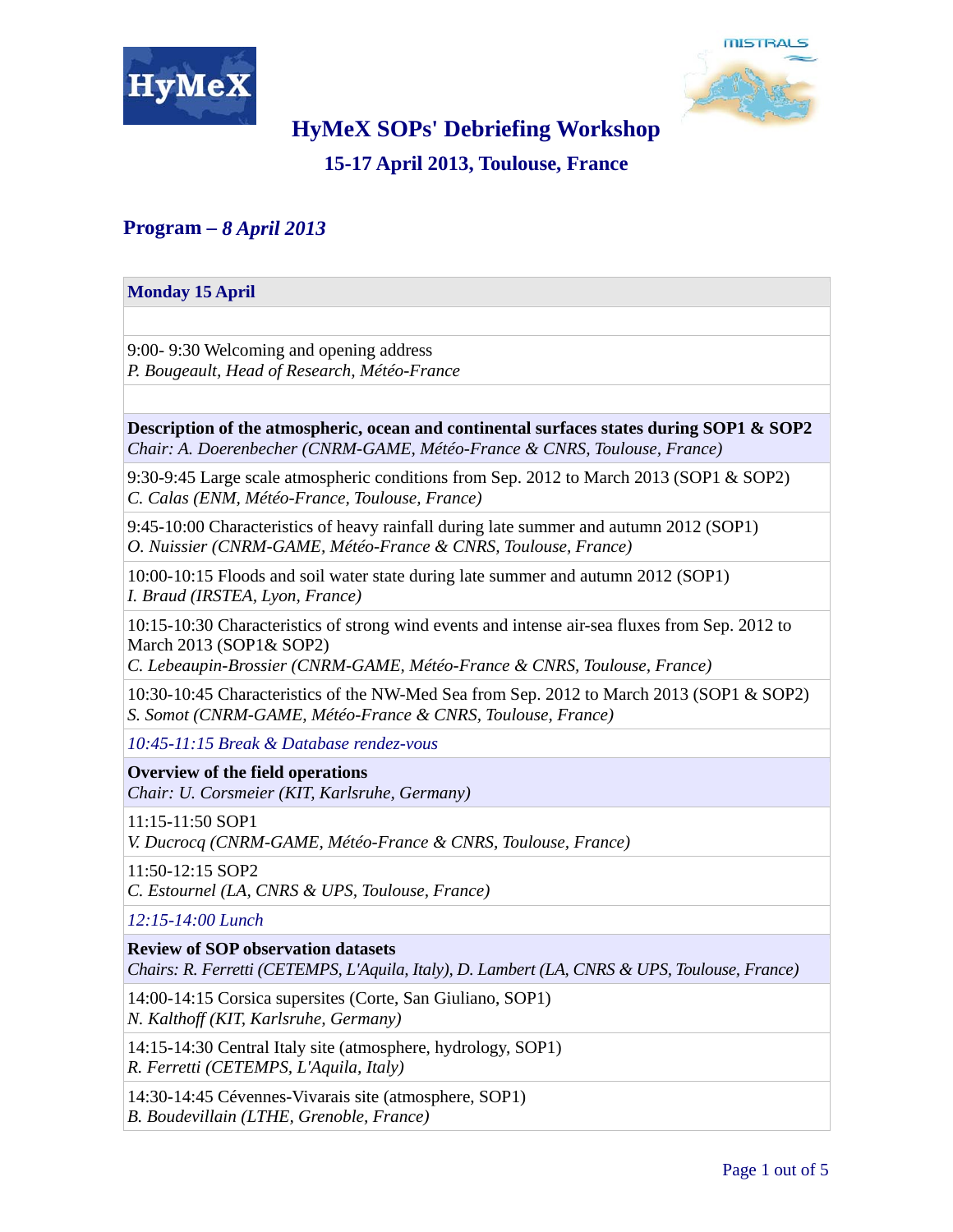| 14:45-15:00 Hydrological measurements in Cévennes-Vivarais (SOP1)<br>C. Bouvier (HSM, Montpellier, France)    |
|---------------------------------------------------------------------------------------------------------------|
| 15:00-15:15 Radiosoundings (SOP1 & SOP2)<br>J. Campins (AEMET, Palma de Mallorca, Spain)                      |
| 15:15-15:30 Balloons (SOP1 & SOP2)<br>A. Doerenbecher (CNRM-GAME, Météo-France & CNRS, Toulouse, France)      |
| 15:30-15:45 Wind profilers (SOP1 $&$ SOP2)<br>F. Said (LA, CNRS & UPS, Toulouse, France)                      |
| 15:45-16:15 Break & Database rendez-vous                                                                      |
| 16:15-16:30 GPS and photometers (SOP1 & SOP2)<br>O. Bock (LAREG, IGN, Paris, France)                          |
| 16:30-16:45 Ground radars (SOP1)<br>O. Bousquet (CNRM-GAME, Météo-France & CNRS, Toulouse, France)            |
| 16:45-17:00 Lightning (SOP1)<br>E. Defer (LERMA, Observatoire de Paris, Paris, France)                        |
| 17:00-17:15 Ground lidars (SOP1)<br>P. Di Girolamo (DIFA, Univ. of Basilicata, Potenza, Italy)                |
| 17:15-17:30 Airborne lidar (SAFIRE/ATR42 SOP1)<br>C. Flamant (LATMOS, IPSL, Paris, France)                    |
| 17:30-17:45 Airborne RASTA radar (SAFIRE/F20 SOP1)<br>J. Delanoë (LATMOS, IPSL, Paris, France)                |
| 17:45-18:00 Airborne microphysics (SAFIRE/F20 SOP1)<br>A. Schwarzenboeck (LaMP, Clermont-Ferrand, France)     |
|                                                                                                               |
| <b>Tuesday 16 April</b>                                                                                       |
|                                                                                                               |
| <b>Review of SOP observation datasets (Cont.)</b><br>Chair: A. Wieser (KIT, Karlsruhe, Germany)               |
| 9:00-9:15 Aerosols (airborne and ground, SOP1)<br>E. Freney (LaMP, Clermont-Ferrand, France)                  |
| 9:15-9:30 KIT/DO128 measurements (SOP1)<br>U. Corsmeier (KIT, Karlsruhe, Germany)                             |
| 9:30-9:45 SAFIRE/ATR42 air-sea turbulent fluxes (SOP1 & SOP2)<br>P. Durand (LA, CNRS & UPS, Toulouse, France) |
| 9:45-10:00 Argo floats (SOP1 & SOP2)<br>S. Belamari (CNRM-GAME, Météo-France & CNRS, Toulouse, France)        |
| 10:00-10:15 Gliders (SOP1 & SOP2)<br>P. Testor (LOCEAN, IPSL, Toulouse, France)                               |
| 10:15-10:30 Air-sea flux measurements (SOP1 & SOP2)<br>R. Cambra (LATMOS, IPSL, Paris, France)                |
| 10:30-11:00 Break & Database rendez-vous                                                                      |
|                                                                                                               |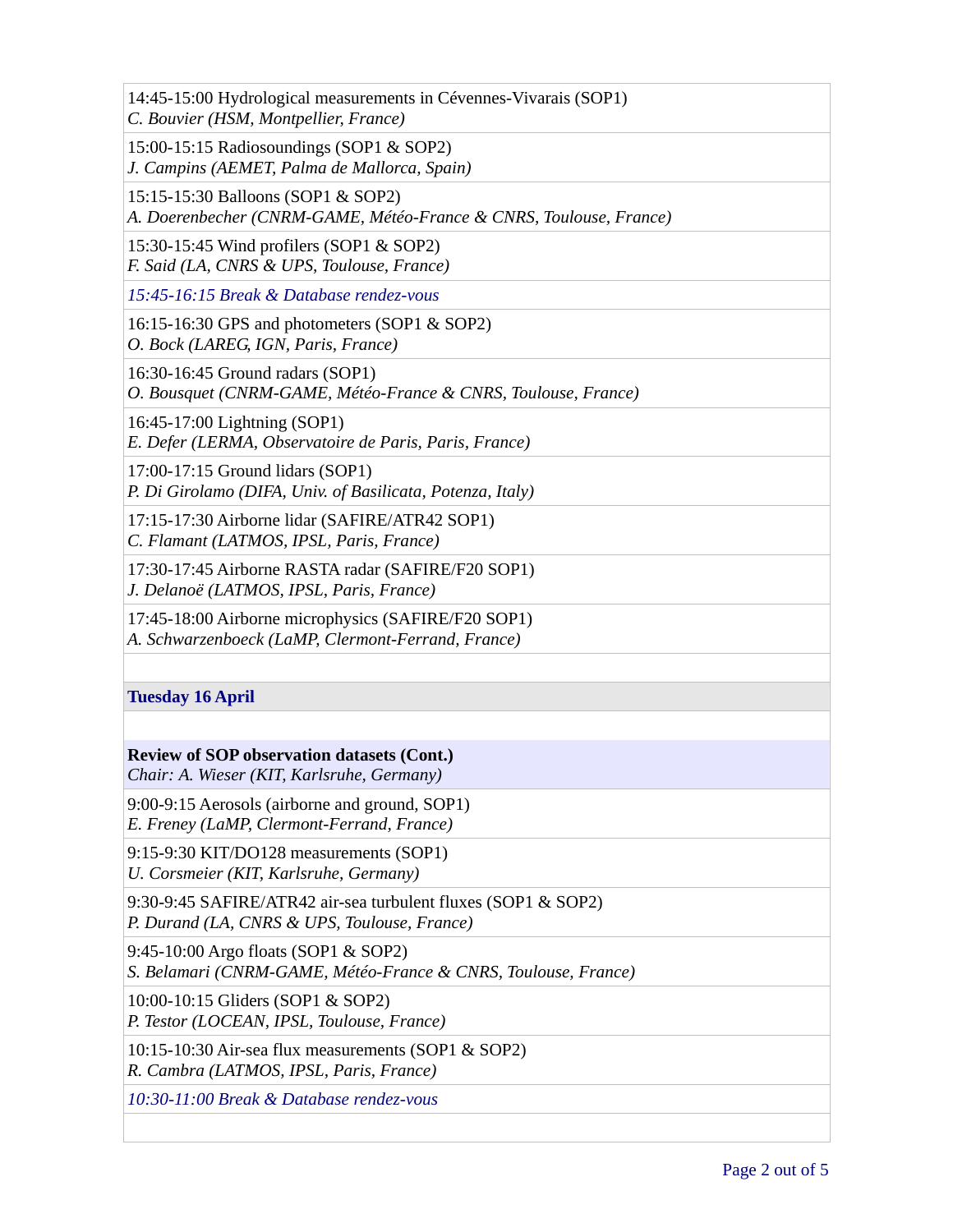11:15-11:30 Ocean profiles from R/V Urania, Tethys II, Le Suroit, & Le Provence (SOP1 & SOP2) *I. Taupier-Letage (MIO, Univ. of Aix-Marseille, La Seyne-sur-Mer, France)*

11:30-11:45 Surface buoys, drifters, moorings and sea state (SOP1 & SOP2) *M.N. Bouin (CNRM-CMM, Météo-France, Brest, France)*

**Some insights on the real-time model forecast** *Chair: J. Campins (AEMET, Palma de Mallorca, Spain)*

11:45-12:00 Atmospheric models (SOP1 & SOP2)

*M. Nuret (CNRM-GAME, Météo-France & CNRS, Toulouse, France)*

12:00-12:15 Hydrological models (SOP1) *B. Vincendon (CNRM-GAME, Météo-France & CNRS, Toulouse, France)*

12:15-12:30 Ocean models (SOP1 & SOP2) *J. Beuvier (Mercator-Océan, Toulouse, France)*

*12:30-14:00 Lunch*

**IOP overview with some highlights – SOP1** *Chair: K. Horvath (Meteorological and Hydrological Service, Zagreb, Croatia)*

14:00-14:15 Heavy precipitation and flash-flood events in Spain *A. Jansa (AEMET, Palma de Mallorca, Spain)*

14:15-14:30 Heavy precipitation and flash-flood events in France *E. Richard (LA, CNRS & UPS, Toulouse, France)*

14:30-14:45 Heavy precipitation and flash-flood events in Italy *S. Davolio (CNR-ISAC, Bologna, Italy)*

### **IOP overview with some highlights – SOP2**

*Chair: I. Taupier-Letage (Mediterranean Institute of Oceanography, La Seyne-sur-Mer, France)*

14:45-15:00 Dense water formation, ocean convection *H. Giordani (CNRM-GAME, Météo-France & CNRS, Toulouse, France)*

15:00-15:15 Strong winds and sea state *G. Canut (CNRM-GAME, Météo-France & CNRS, Toulouse, France)*

### **Working sessions**

15:15-15:30 Introduction to working sessions

*15:30-16:00 Break & Database rendez-vous*

16:00-18:00 Working sessions 1

WS1a Studies of IOPs – precipitation events *Chairs: S. Davolio (CNR-ISAC), A. Jansa (AEMET), E. Richard (LA)*

WS1b Synergistic use of SOP observations and models for describing at best dense water formation *Chairs: J. Chiggiato (CNR-ISMAR), C. Estournel (LA), S. Somot (CNRS-GAME)*

*Workshop dinner "Au Gascon"*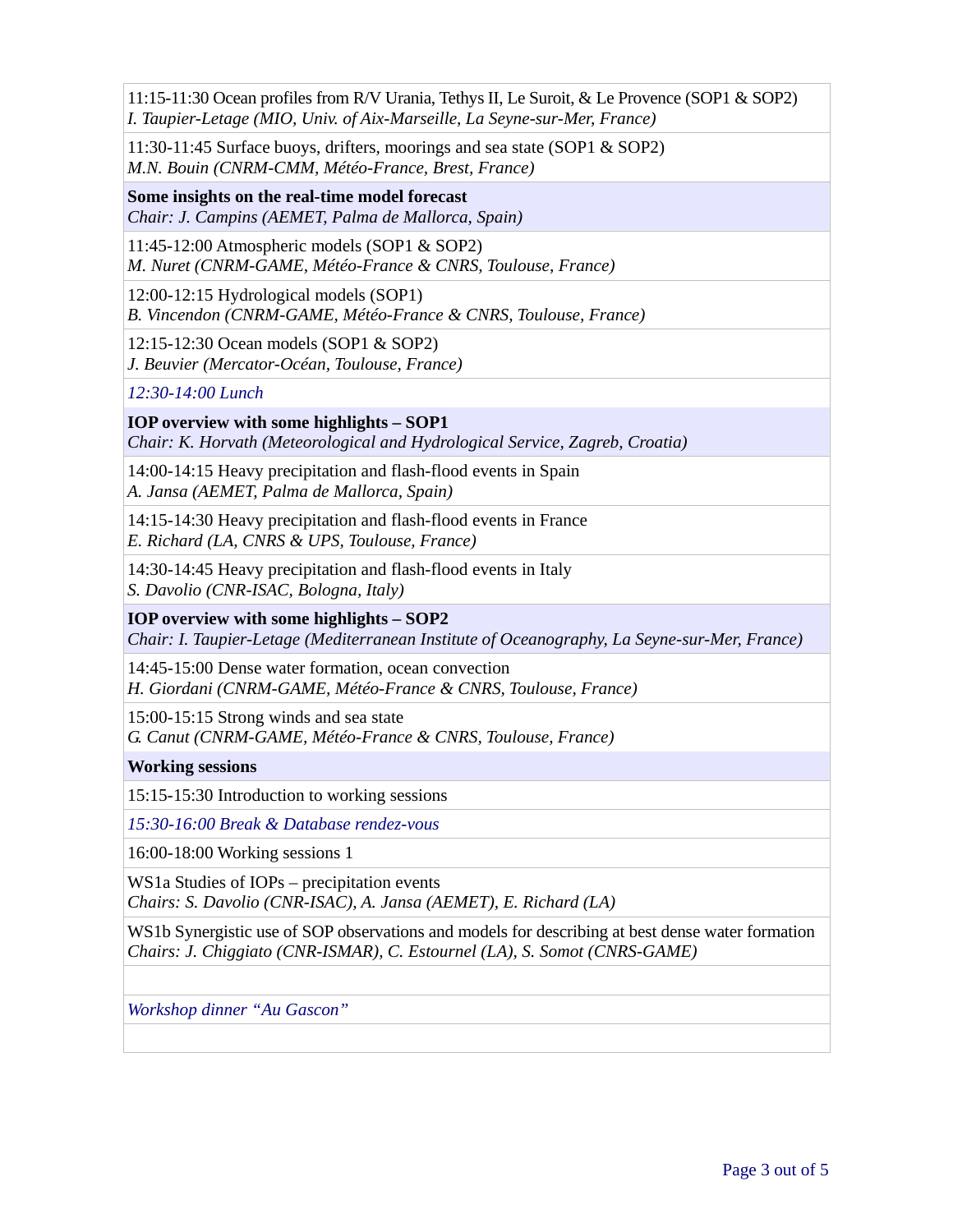### **Wednesday 17 April**

#### **Working sessions (Cont.)**

8:30-10:30 Working Session 2

WS2a Cross-validation studies and synergistic use of SOP1 observations and models in order to provide the best description of the microphysics in precipitating systems *Chairs: J. Delanoë (LATMOS), Y. Dufournet (TU Delft), A. Schwarzenboeck (LaMP)*

WS2b Atmospheric data assimilation: reanalyses, impact studies (incl. DTS EUCOS), new observation type assimilation

*Chairs: R. Ferretti (CETEMPS), N. Fourrié (CNRM-GAME), V. Homar (UIB)*

WS2c Studies of IOPs - Ocean mesoscale processes *Chairs: P. Garreau (IFREMER), H. Giordani (CNRM-GAME), P. Testor (LOCEAN)* 

*10:30-10:45 Break & Database rendez-vous*

10:45-12:45 Working sessions 3

WS3a Air-sea fluxes and marine and ocean boundary coupled processes *Chairs: M.N. Bouin (CNRM-CMM), P. Durand (LA), C. Lebeaupin-Brossier (CNRM-GAME)*

WS3b Cross-validation studies and synergistic use of SOP observations and models in order to provide the best description of the water vapour flows

*Chairs: P. Di Girolamo (DIFA), C. Flamant (LATMOS), N. Kalthoff (KIT)*

WS3c Flash-floods incl. process studies, field operations and forecasting *Chairs: I. Braud (IRSTEA), G. Delrieu (LTHE), B. Vincendon (CNRM-GAME)*

*12:45-14:00 Lunch* 

14:00-16:00 Outcomes of the working sessions, publications, general discussion and conclusion